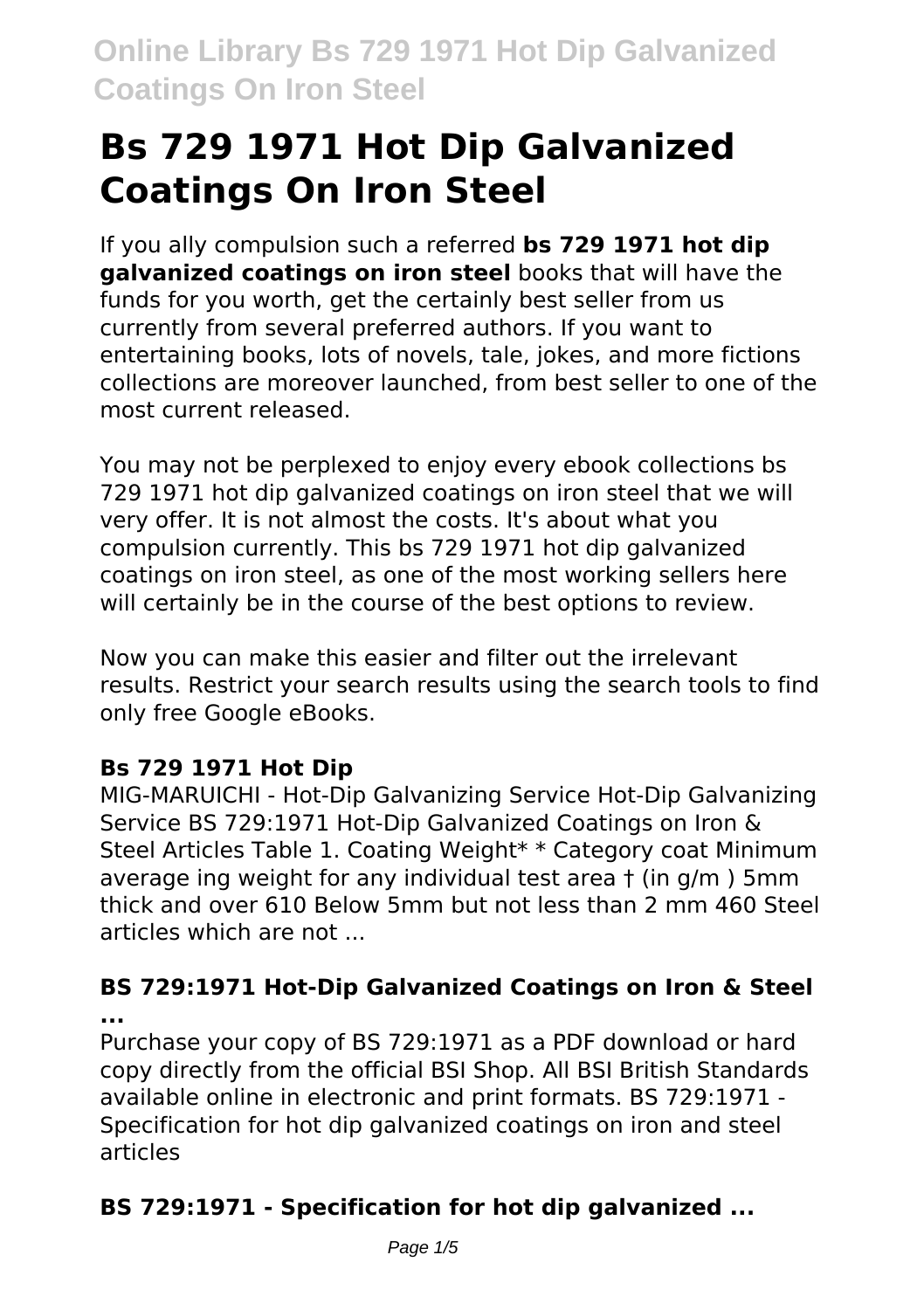BS 729(1971) : 1971. Superseded View Superseded By. Superseded A superseded Standard is one, ... SPECIFICATION FOR POWDER ORGANIC COATINGS FOR APPLICATION AND STOVING TO HOT-DIP GALVANIZED HOT-ROLLED STEEL SECTIONS AND PREFORMED STEEL SHEET FOR WINDOWS AND ASSOCIATED EXTERNAL ARCHITECTURAL PURPOSES, ...

### **BS 729(1971) : 1971 SPECIFICATION FOR HOT DIP GALVANIZED ...**

BS EN ISO 1461:2009 Hot dip galvanized coatings on fabricated iron and steel articles. Specifications and test methods BS 3083:1988 Specification for hot-dip zinc coated and hot-dip aluminium/zinc coated corrugated steel sheets for general purposes ; BS EN 10240:1998 Internal and/or external protective coatings for steel tubes.

### **BS EN ISO 1461:1999 - Hot dip galvanized coatings on ...**

BS 729:1971 Specification for hot dip galvanised coatings on iron and steel articles. (Withdrawn) Publication Year 1971 Document Status Old version of document. Abstract Composition of zinc ...

#### **BS 729:1971 Specification for hot dip galvanised coatings ...**

BSI - BS 729 Specification for Hot dip galvanized coatings on iron and steel articles inactive Buy Now. Details. History. References Related Products. Organization: BSI: Publication Date: 28 May 1971: Status: inactive: Page Count: 12: ICS Code (Metallic coatings): 25.220.40: scope: ...

### **BSI - BS 729 - Specification for Hot dip galvanized ...**

BS 729, 71st Edition, November 15, 1994 - Specification for Hot dip galvanized coatings on iron and steel articles Composition of zinc in galvanizing bath, appearance and uniformity of coating and coating weight; distortion, cracking and embrittlement of basis metals; repair of damaged areas.

#### **BS 729 : Specification for Hot dip galvanized coatings on ...**

BS 729 : 1961, was entitled Zinc coatings on iron and steel articles, and it was divided into two parts, namely Part 1, Hot-dip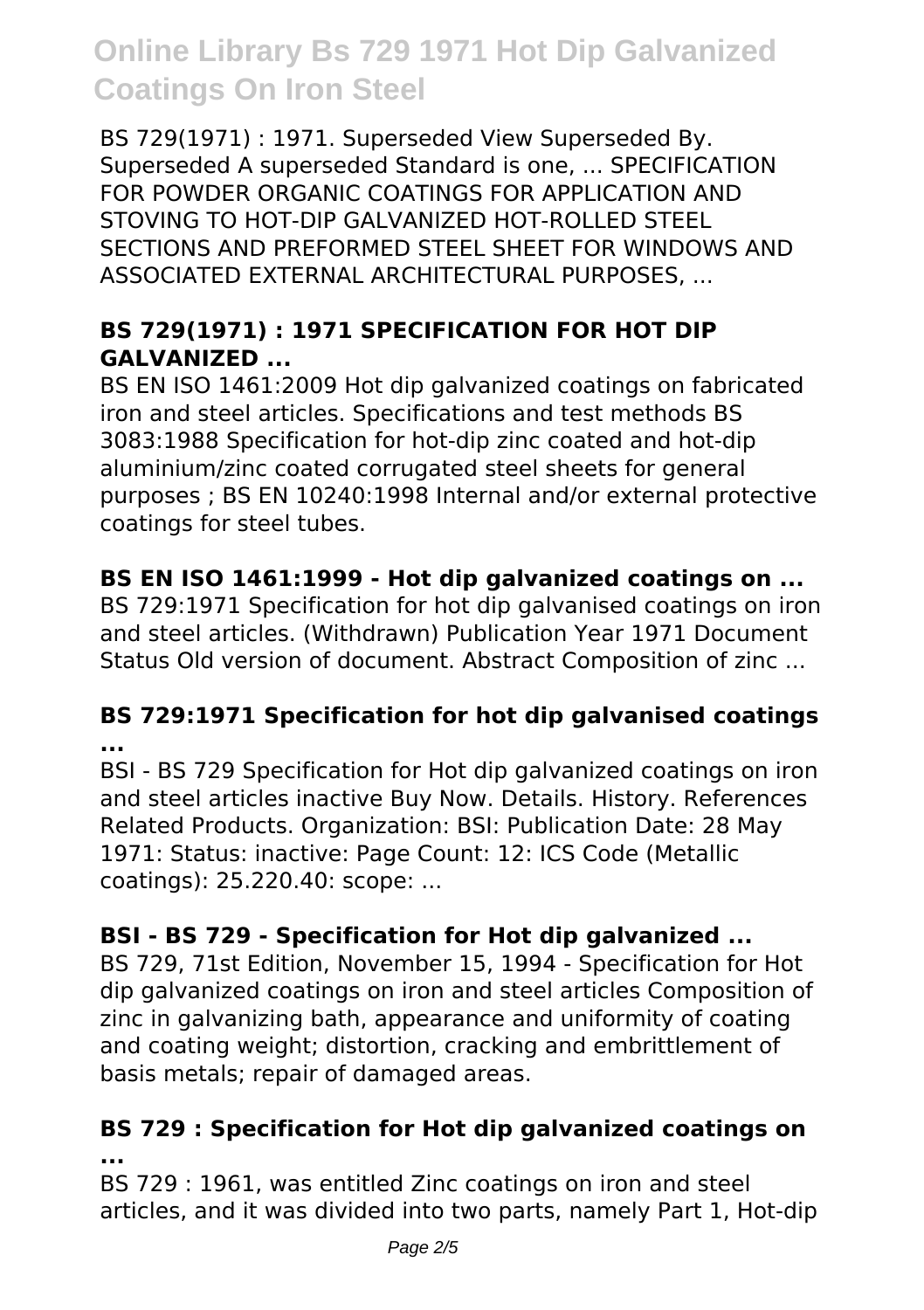galvanized coatings, and Part 2 Sherardized coatings. This edition, which is a revision of BS 729, Part I , applies solely to galvanized coatings and in consequence its title has been changed to Hot dip galvanized coatings on iron and steel articles.

#### **BS-729.pdf - Scribd**

BS 729:1971. Specification for hot dip galvanized coatings on iron and steel articles. Composition of zinc in galvanizing bath, appearance and uniformity of coating and coating weight; distortion, cracking and embrittlement of basis metals; repair of damaged areas.

#### **BS 729:1971 - Specification for hot dip galvanized ...**

When specifying, ask for "Hot Dip Ga vanizing to BS 729: 1971 (1986)" and state in the spe- cification "To be galvanized by a member of Galvanizers Association. or your national Association" , 3. Information to be supplied by the purchaser to the galvanizer To obtain best results from the ga vanizing

#### **Dokument10 - ZINKPOWER Gruppe**

BS 729. Click the start the download. DOWNLOAD PDF . Report this file. Description This British Standard specifies requirements for hot dip galvanized coatings on steel articles galvanized after fabrication and on grey and mallcable iron castings. Account 207.46.13.70. Login.

#### **[PDF] BS 729 - Free Download PDF**

BS 729 : 1971 Hot dip galvanized coatings a iron steel articles BS 1387 : 1985 Screwed and socketed steel tubes and tubulars and for plain end steel tubes suitable for welding or for screwing to BS 21 pipe threads DIN 2444, Zinc coatings on steel tubes–Quality standard for hot dip galvanizing of January 1984 steel tubes for installation purposes

#### **F:StandardNew StdTIS277 2532**

The basic specification for hot dip galvanized coatings on iron and steel articles is defined by a single standard, EN ISO 1461 Hot dip galvanized coatings on iron and steel articles specifications and test methods. However, there are some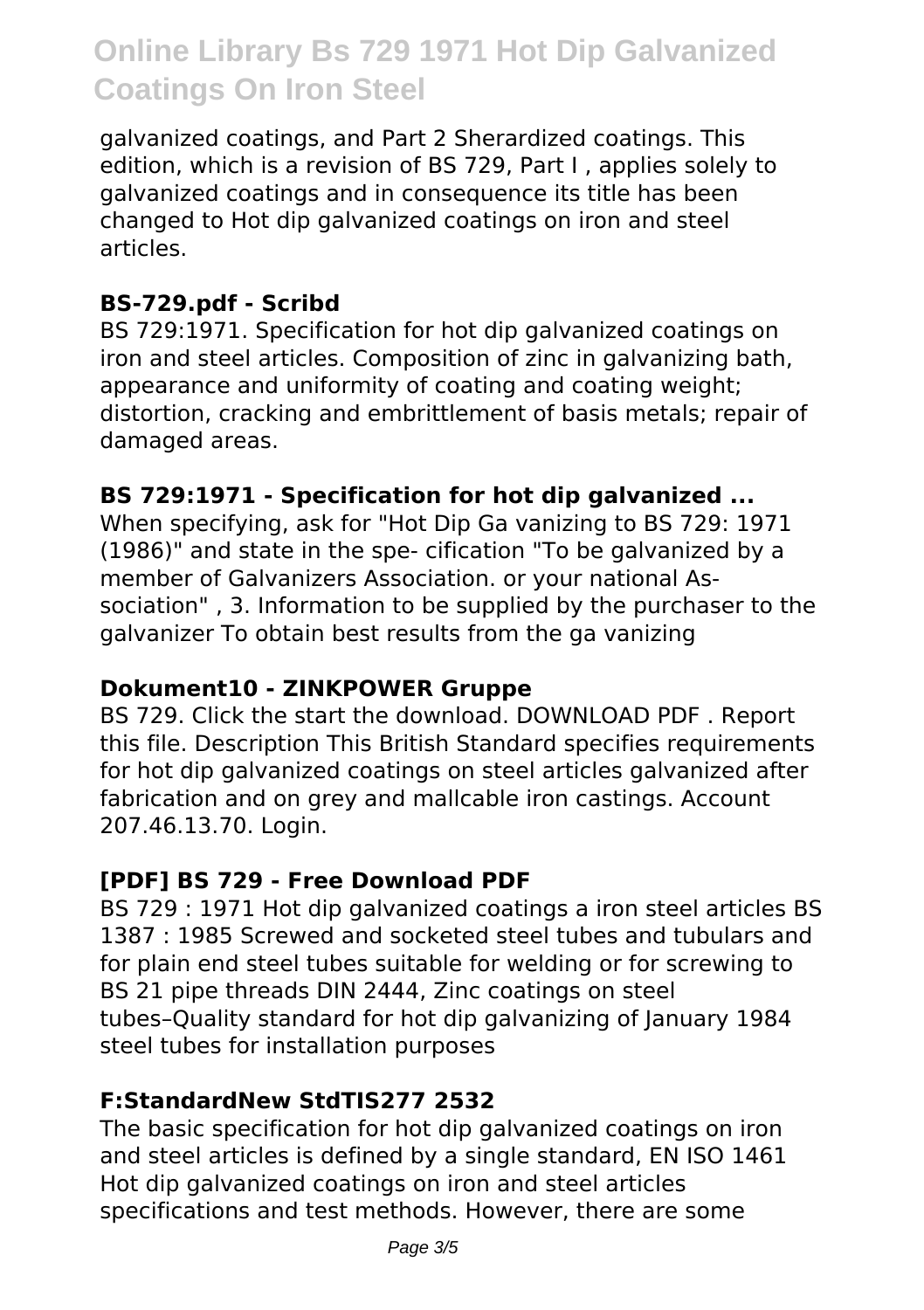exceptions to this. Galvanization - Wikipedia

#### **En standard galvanized s**

Inapplicable to sheet or wire galvanized by continuous hot dipping, and to tube and pipe hot dip galvanized in automatic plants. Document History Supersedes BS 729:1971. Superseded by BS EN ISO 1461:2009. Publisher Information

#### **BS EN ISO 1461:1999 Hot dip galvanized coatings on ...**

Specification: Expanded Steel Mesh to BS 405 Hot Dip Galvanised to BS 729 1971 / 1986 / BS EN ISO1461:1999. Steel Mesh - SK Expanded Metal Lath (Job Reference) SK Expanded Metal Lath / Hot-dip Galvanised. Size: 2600mm(LW:38.10mm) x 2440mm(SW:16.93mm/16.90mm)

#### **SUM KEE METAL CO., LTD.**

Hot-Dip Galvanising Service: Conversion Table of Zinc Coating : By Specification: MS 863:1983/BS 1387:1985/Manufacturer's Standard: BS 31:1940 Class B (Screwed)/Manufacturer's Standard: BS 729:1971 Hot-Dip Galvanised Coatings on Iron & Steel Articles: ASTM A 153-67 Zinc Coating (Hot-Dip) on Iron & Steel Hardware

#### **MELEWAR-MIG [Melewar Industrial Group Berhad]**

BS: 729-1971 Hot dip galvanized coatings on iron and steel tubes. British Standards Institution. ASTM A-239-1973 Locating the thinnest-spot in a zinc (galvanized) coating on iron and steel articles by the Preece test (copper sulphate dip). American Society for Testing and Materials.

#### **IS 2633 (1986): Methods for testing uniformity of coating ...**

All steel bollards are manufactured from prime quality steel tube, which after machining is hot dip galvanised to BS 729:1971 to ensure corrosion resistance for up to ten years. They then undergo a rigorous 6 stage coatingprocess approved by the Department of Transport, finishing with a two pack polyurethane top coat that gives a long lasting highly visible impact resistant finish.